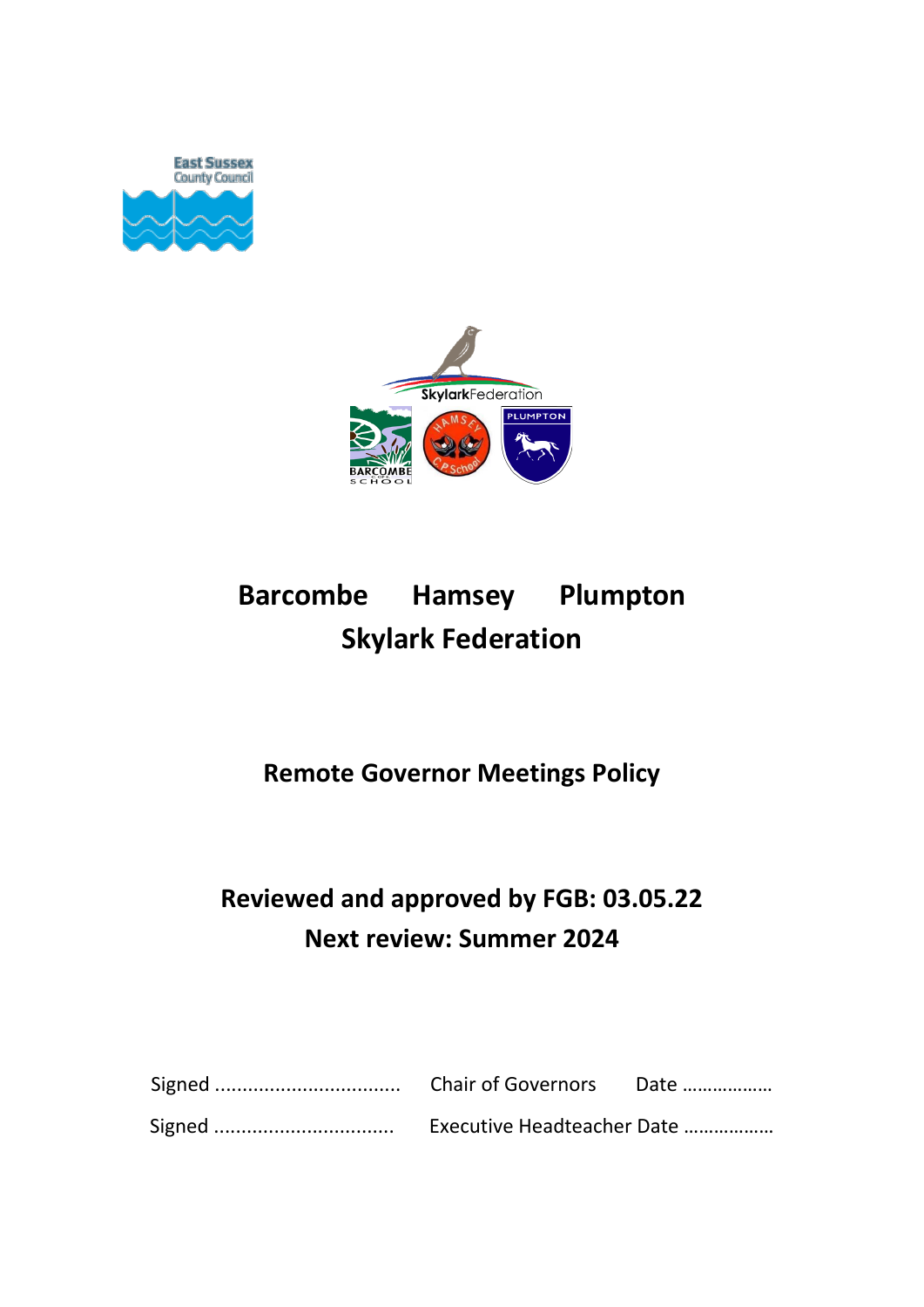#### **Policy on Governor Remote Meeting Attendance**

#### **1. Introduction**

The School Governance (England) (Roles, Procedures and Allowances) Regulations 2013 make provision for governing boards of maintained schools in England to: "approve alternative arrangements for governors to participate or vote at meetings of the governing body including but not limited to by telephone or video conference".

In relation to this the governing board of Skylark Federation has determined the following arrangements will apply.

These arrangements apply to meetings of the full governing board and to committee meetings.

#### **2. Remote Attendance at Face to Face Meetings**

Where a governor wishes to attend a meeting of the governing board by either telephone or video link the chair and clerk must be notified at least 48 hours in advance of the meeting to ensure that appropriate arrangements can be made where possible. The governors will be asked their reasons for not attending the meeting in person and their attendance remotely will be subject to the approval of the governing board at the beginning of the meeting, though this approval will not be withheld without good reason. Where approval is withheld, the reason for this will be minuted and the governor informed immediately.

Governors attending the meeting either by telephone or video conference will be entitled to vote on any issue providing they have been 'present' for the whole agenda item which the vote relates to. Where a secret ballot is required this will be facilitated where possible (eg by taking a telephone call off speaker phone and the governor sharing their vote verbally with the clerk). Where this is not possible the governor will be required either to vote publicly or abstain.

Governors attending the meeting remotely will contribute to the quorum for the meeting. If the technological link is lost they will cease to contribute to the quorum, but this will not prevent the meeting continuing in their absence unless it has become inquorate.

#### **3. Remote Meetings**

Statutory full governing board meetings and termly scheduled committee meetings will be face to face meetings, except in exceptional circumstances. Additional and extraordinary meetings can take place via telephone or video conference call as long as the usual quorum of governors is 'present' on the call and whereby all persons participating in the meeting can hear each other. Such a meeting shall be deemed to take place where the largest group of those participating is assembled or, if there is no such group, where the chair of the meeting then is.

Where a meeting is taking place remotely, every effort will be made to enable all governors to access the meeting. All governors should take due care to ensure that their method of communication is secure i.e. not taking place in a public area where their conversation may be overheard.